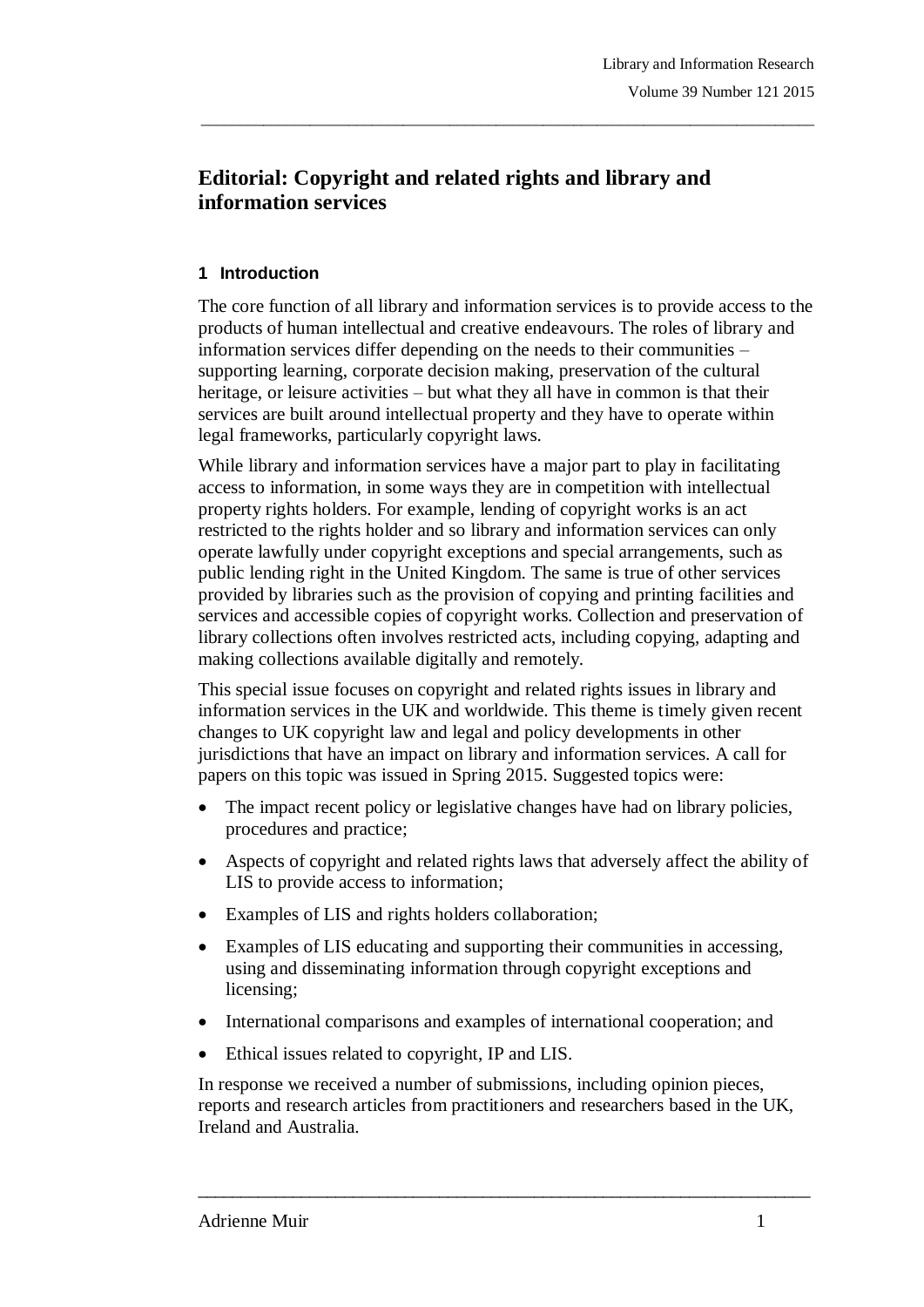## **2 The papers**

The papers included in this special issue as a whole address aspects of all of the suggested topics. Two papers focused on the legal frameworks, including changes to the law and remaining challenges presented by current frameworks. Two papers focused on development of policy and procedures within library and information services. The related issues of copyright literacy of information professionals and the copyright adviser role within library and information services are addressed in a further two papers. The papers included in this issue cover a range of contexts and library sectors, particularly academic libraries, law libraries and a national digital repository.

\_\_\_\_\_\_\_\_\_\_\_\_\_\_\_\_\_\_\_\_\_\_\_\_\_\_\_\_\_\_\_\_\_\_\_\_\_\_\_\_\_\_\_\_\_\_\_\_\_\_\_\_\_\_\_\_\_\_\_\_\_\_\_\_\_\_\_\_\_\_\_\_\_\_\_\_\_\_\_

Ruth MacMullen addresses copyright and the provision of accessible resources in her opinion piece. This piece focuses on the practical implications of the new UK Copyright and Rights in Performances (Disability) Regulations 2014, comparing the changes to previous provisions, how the Regulations work alongside collective licensing arrangements and identifying barriers to realising the benefits of changes. Legislative change in the UK is placed within the broader international context and the need for cooperation to facilitate the creation of accessible copies is identified.

Lisa Peters and Craig Smith report on the policy and procedures for providing accessible textbooks to students by a UK university library service, working within the relevant legal frameworks and in cooperation with publishers. This report describes practical difficulties of obtaining accessible copies and the role of the Royal National Institute of Blind People Load2Learn service in helping libraries support "print-impaired" learners.

Rebecca Grant, Sharon Webb and Marta Bustillo discuss the approach taken to consider copyright issues in the context of the development of the Digital Repository of Ireland trusted repository of humanities and social science data. The project consortium established a Copyright and IP Taskforce (CIPT) to communicate intellectual property-related issues and challenges to the project stakeholders and to ensure that policy and the infrastructure comply with relevant legal frameworks. This paper provides a detailed account of how the Taskforce went about its work and the framework that was developed to address the legal issues identified. A development of particular relevance to this project was the European Union Directive on Orphan Works. This paper also describes the impact of this legal change on a demonstrator project involving archival material relating to a stained glass business.

Aislinn O'Connell's paper also addresses orphan works and a provision in UK copyright law that means some unpublished works will remain in copyright until 2039 regardless of when they were created. While the EU Directive on orphan works provides some support to stewardship institutions in preserving and making works available, the UK government has declined to change the transitional arrangements made for copyright terms for unpublished works at the last major overhaul of UK copyright law in the 1980s. This paper proposes and evaluates various alternative approaches that cultural and heritage institutions could take to making affected works available and concludes that the current arrangements should be simplified.

\_\_\_\_\_\_\_\_\_\_\_\_\_\_\_\_\_\_\_\_\_\_\_\_\_\_\_\_\_\_\_\_\_\_\_\_\_\_\_\_\_\_\_\_\_\_\_\_\_\_\_\_\_\_\_\_\_\_\_\_\_\_\_\_\_\_\_\_\_\_\_\_\_\_\_\_\_\_\_